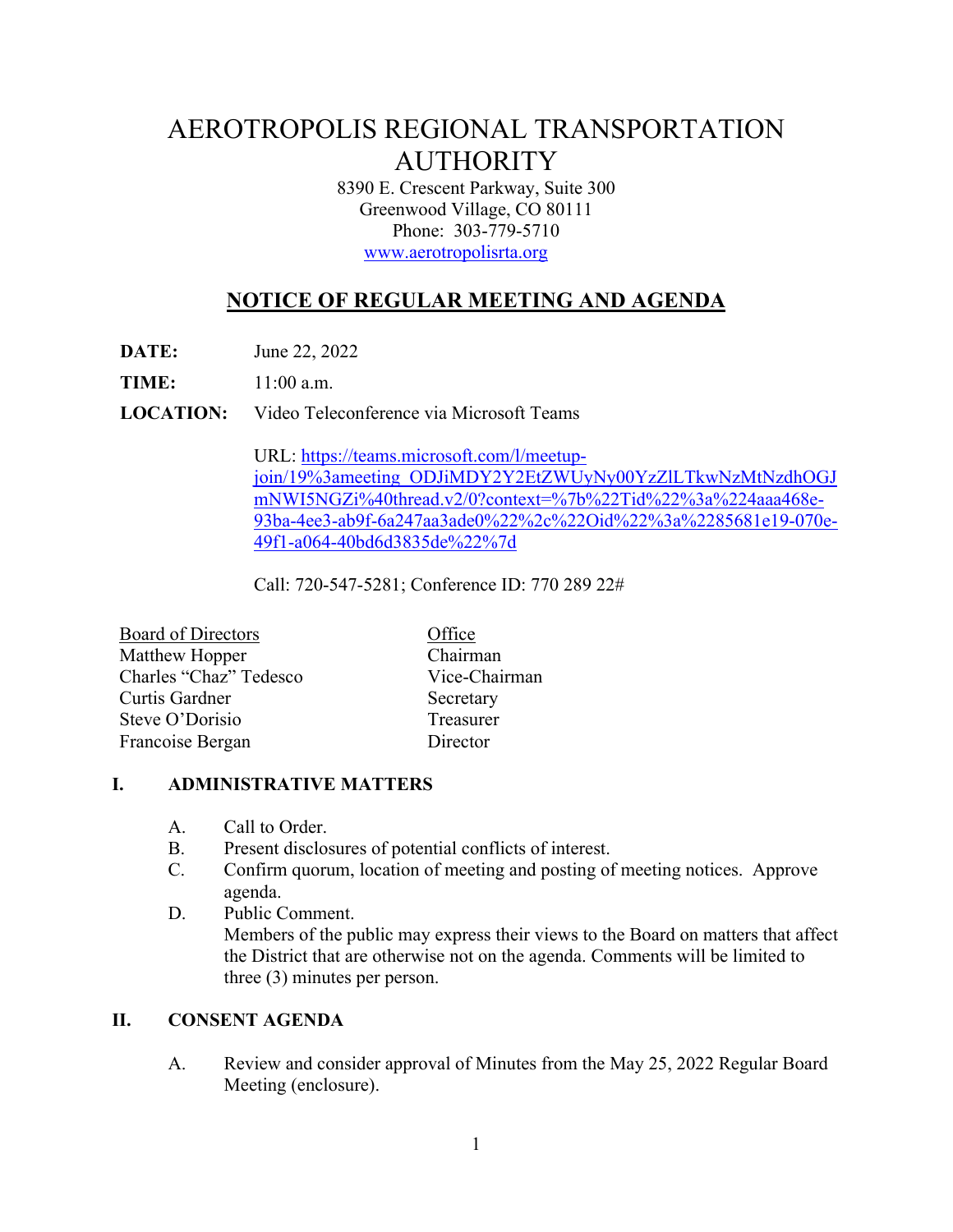#### **III. ENGINEERING/CONSTRUCTION MATTERS**

- A. Discussion and possible action concerning planning, design and construction of Authority's Regional Transportation System and related matters.
- B. Aurora Highlands Development Update Carla Ferreira.
- C. City of Aurora Development Review Update Jason Batchelor.
- D. ATEC Metropolitan District Nos. 1 and 2 Update.
- E. Green Valley Ranch East Metropolitan District No. 6 Update.
- F. Other.

### **IV. FINANCIAL MATTERS**

- A. Consider approval of May claims totaling \$23,797.75 (enclosure).
- B. Presentation, discussion and possible action concerning May 31, 2022 financial statements (enclosure).
- C. Discussion and possible action concerning the review and verification of project costs associated with the Authority's Regional Transportation System (enclosure).
- D. Presentation, discussion and possible action on AACMD Draw Requests(s) No. 021 in the amount of \$177,691.49 (enclosure).
- E. Presentation, discussion and possible action on ARTA Draw Requests(s) No. 020 in the amount of \$6,582.25 (enclosure).
- F. Review and consider approval of 2021 Audit (enclosure).
- G. Other.

### **V. MANAGER MATTERS**

- A. Authority Manager report.
- B. Discussion and possible action concerning matters presented by Authority Manager.

#### **VI. LEGAL MATTERS**

A. Authority Legal Counsel report.

Discussion and possible action concerning contracts, intergovernmental agreements and other legal arrangements related to the planning, design and construction of the Authority's Regional Transportation System and related matters.

**VII. EXECUTIVE SESSION** (If needed, an executive session may be called pursuant to and for the purposes set forth in Section 24-6-402(4), C.R.S., after announcement of the specific topic for discussion and statutory citation authorizing the executive session, and a vote of two-thirds of the quorum of the Board present.).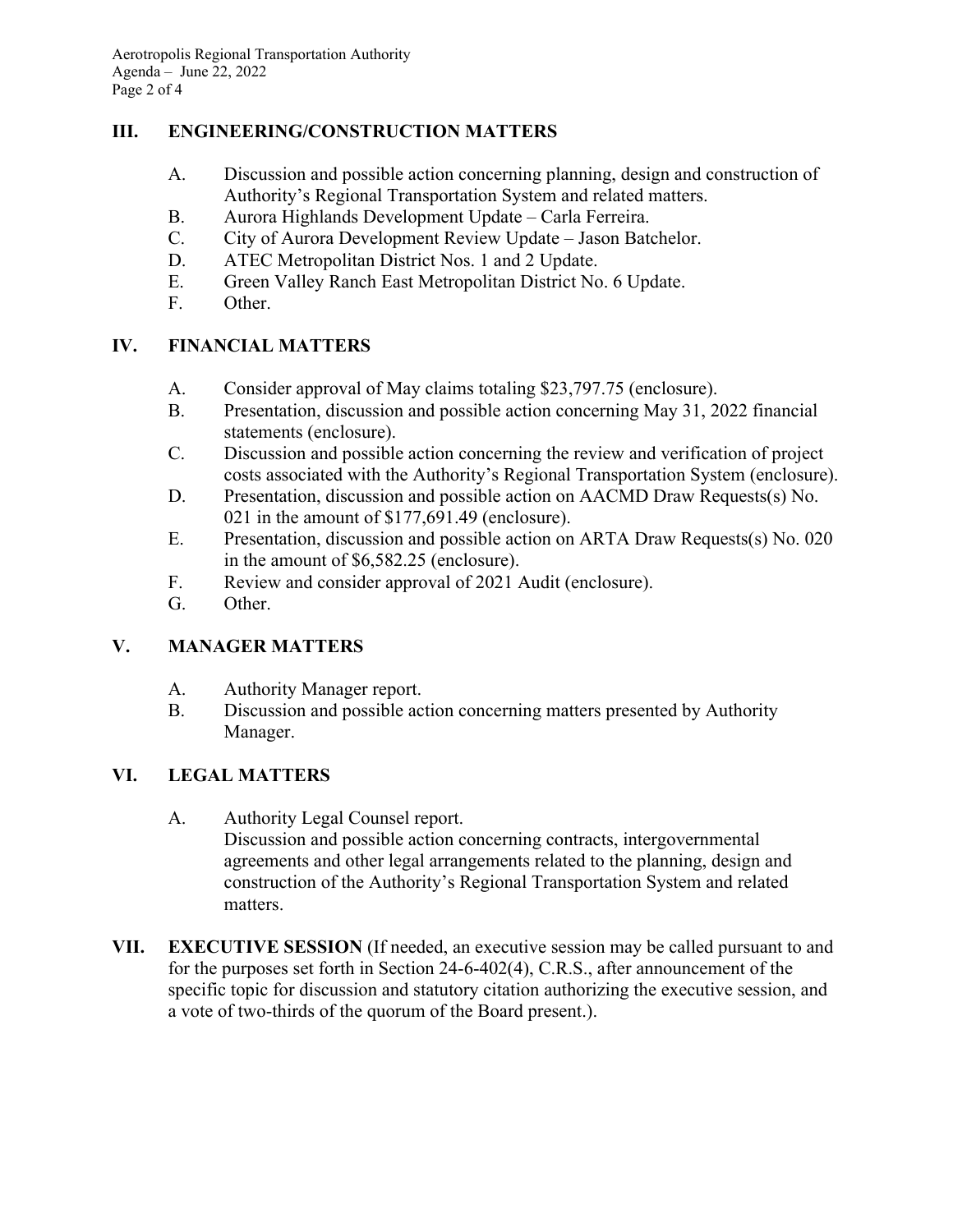Aerotropolis Regional Transportation Authority Agenda – June 22, 2022 Page 3 of 4

## **VIII. OTHER BUSINESS**

- A. Confirm Quorums for July 13<sup>th</sup> and July 27<sup>th</sup> Regular Meetings.
- B. Other.

## **IX. ADJOURNMENT**